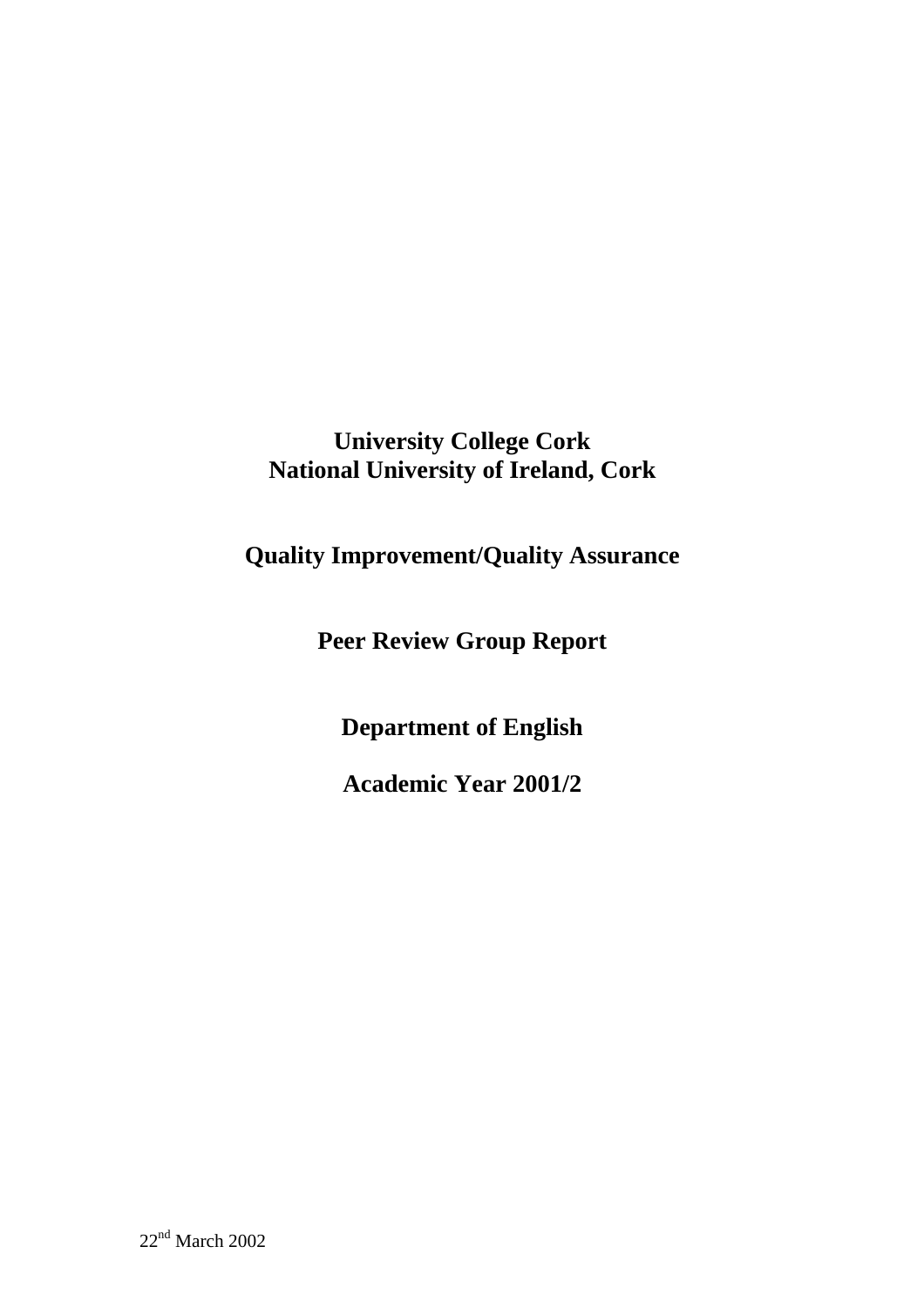# **Members of Peer Review Group**

Professor Breandán Ó Conchúir, Modern Irish Department, UCC (Chair)

Professor Gearóid Ó Crualaoich, Roinn an Bhéaloidis, UCC

Professor Mary Clayton, Department of English, University College Dublin

Mr. Bernard O' Donoghue, Department of English, Wadham College, University of Oxford, UK.

### **Timetable of Site Visit**

The site visit was conducted over two days from the  $26<sup>th</sup>$  to the  $28<sup>th</sup>$  February, 2002.

*Tuesday 26th February* 

| $18.00 - 19.30$                     | First meeting of members of Peer Review Group<br>Briefing by Director of Quality Promotion Unit    |  |
|-------------------------------------|----------------------------------------------------------------------------------------------------|--|
| 20.00                               | Dinner for Peer Review Group, Head of Department and<br><b>Departmental Coordinating Committee</b> |  |
| Wednesday 27 <sup>th</sup> February |                                                                                                    |  |
| $08.30 - 09.00$                     | Convening of Peer Review Group in Department                                                       |  |
| $09.00 - 10.00$                     | Meeting with Head of Department                                                                    |  |
| $10.00 - 13.00$                     | Meetings with individual members of staff                                                          |  |
| $13.00 - 13.45$                     | Working lunch for Peer Review Group                                                                |  |
| $13.45 - 14.00$                     | Meeting with Ms Louise Tobin, Head, International Education Office                                 |  |
| $14.00 - 14.30$                     | Meeting with Professor Brian Harvey, Vice-President for Research<br>Policy & Support               |  |
| $14.30 - 15.00$                     | Meeting with Professor Áine Hyland, Vice-President                                                 |  |
| $15.00 - 15.30$                     | Meeting with Professor Peter Woodman, Dean of Arts                                                 |  |
| $15.30 - 18.00$                     | Meetings with representatives of students                                                          |  |
| 18.30                               | Meeting and working dinner for Peer Review Group                                                   |  |
| Thursday 28th February              |                                                                                                    |  |

08.30 – 09.30 Meetings with individual members of staff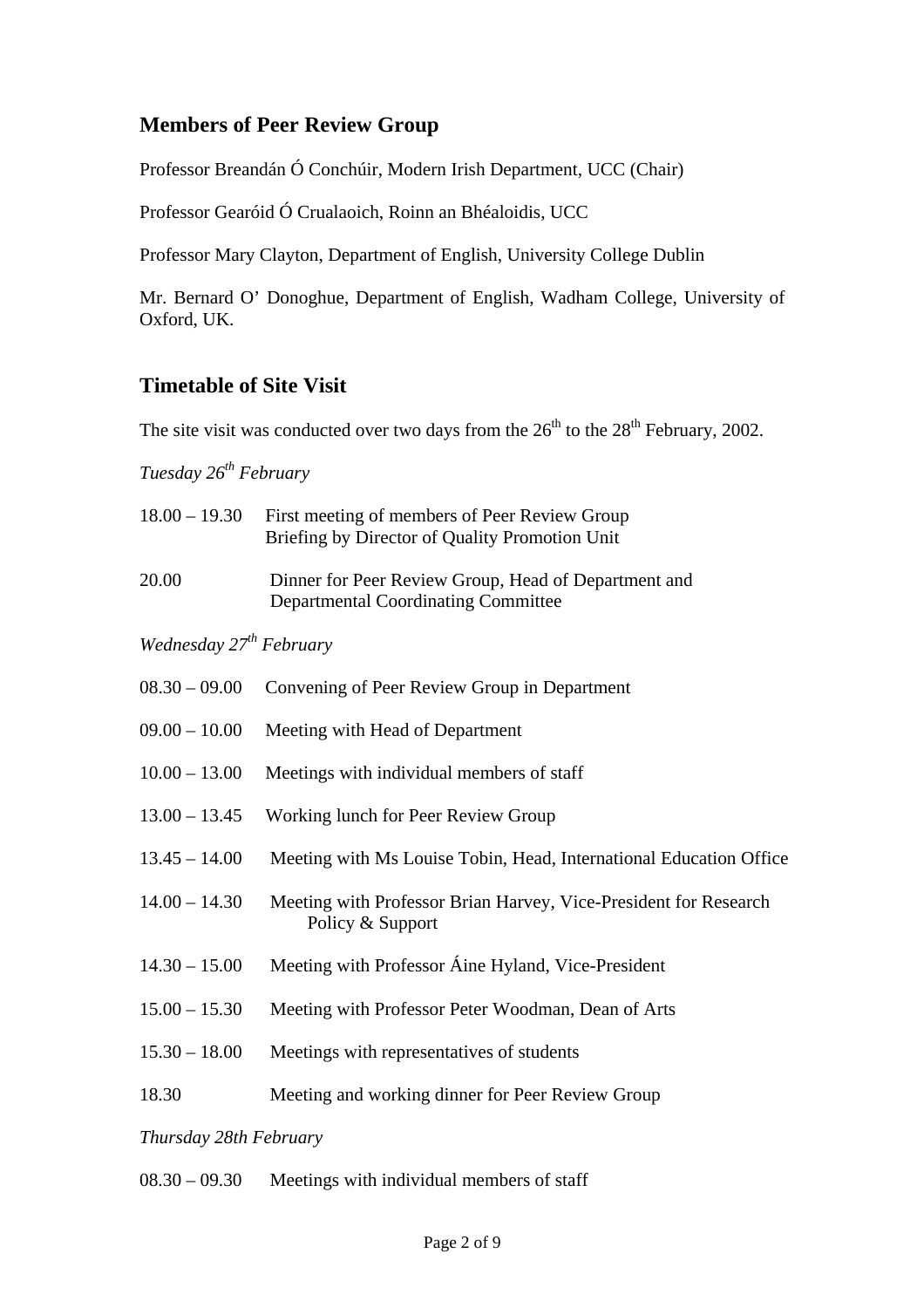| $09.30 - 10.30$ | Visit to $Q+3$ , Boole Library. Meeting with Subject Librarian, Ms.<br>Olivia Fitzpatrick          |
|-----------------|----------------------------------------------------------------------------------------------------|
| $10.30 - 11.00$ | Meeting with Denis O' Sullivan, Head of Systems & Networking<br><b>Operations, Computer Centre</b> |
| $11.00 - 12.00$ | Meetings with individual members of staff                                                          |
| $12.00 - 13.00$ | Meeting with Professor Colbert Kearney, Head of Department                                         |
| $13.00 - 13.40$ | Working lunch for Peer Review Group                                                                |
| $13.40 - 14.00$ | Meeting with Professor Sebastian Green, Dean of Commerce                                           |
| $14.00 - 17.00$ | Preparation of first draft of final report                                                         |
| $17.00 - 17.30$ | Exit presentation to staff of Department, Room 124, O'Rahilly<br><b>Building</b>                   |
| 19.00           | Working dinner for Peer Review Group                                                               |

# **Drafting of Peer Review Report**

*Areas of primary responsibility of members in preparation of first draft* 

Research & Scholarly Standing; External Relations : Professor Clayton, Mr. O' Donoghue

Teaching and Learning; Departmental Coordinating Committee: Professor Ó Crualaoich

Other areas : Professor Ó Conchúir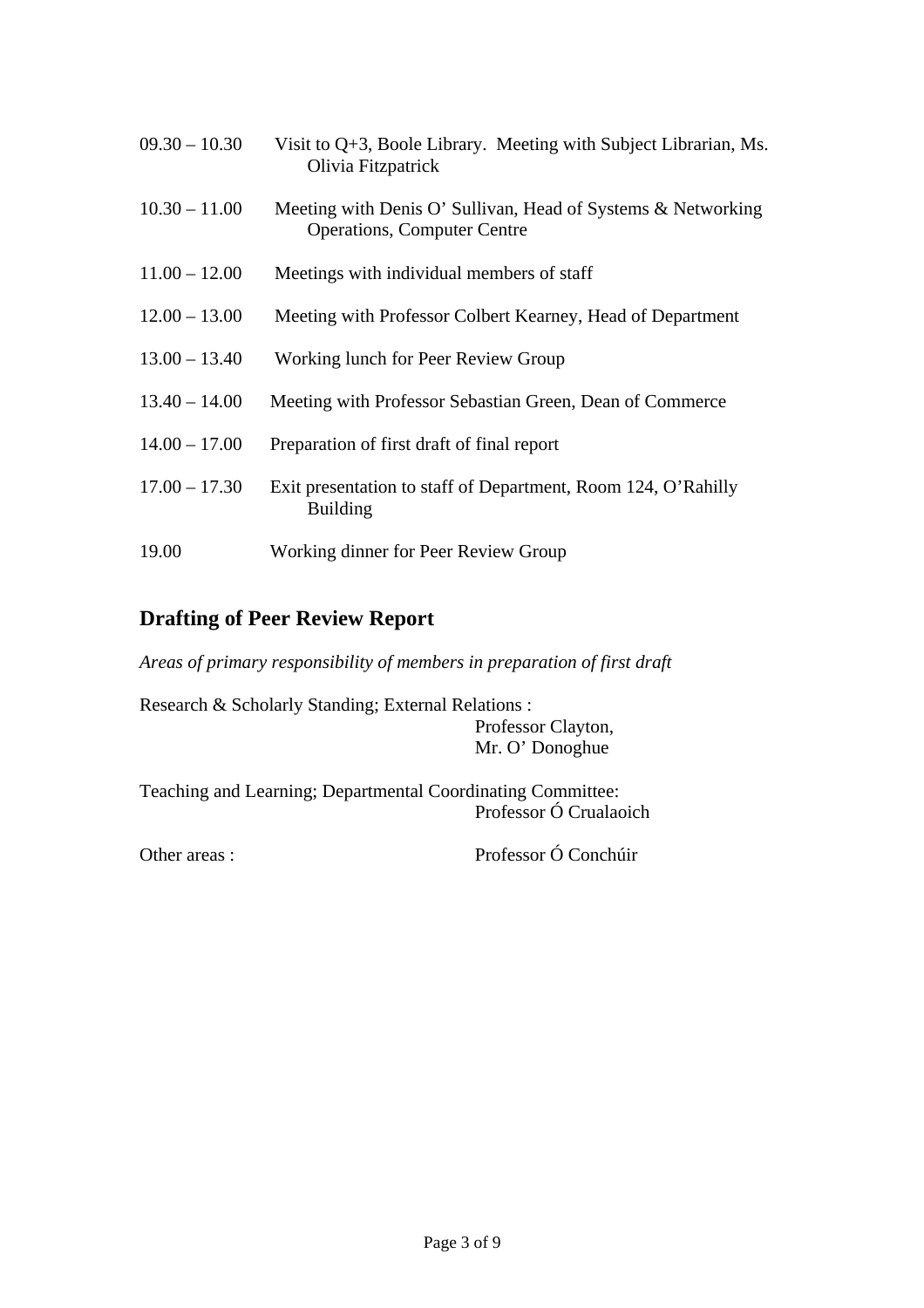# **General Comment of Peer Review Group**

The Department of English is hugely successful. It not only meets but well exceeds the normal criteria for determining success in such a department – student numbers (and most significantly high retention rates), quality of teaching, research and scholarly profile, and postgraduate scholarships. It can justifiably claim to be the benchmark against which other departments might measure themselves.

# **Detailed Findings of Peer Review Group**

#### *Staff and Physical Facilities of Department*

The gender profile among staff is reasonably balanced (though it does not, understandably, mirror the gender profile of the students) and there is a satisfactory age profile.

There is understandable concern in the Department at the non-tenured status of its three full-time senior tutors. This is all the more indefensible when one considers the qualifications, length of service, heavy workload and central role of these members in the work of the Department.

The Department's staff-student ratio is unacceptably high. This prevents it from further development in certain areas of the curriculum, and from movement towards smaller classes.

While the move to the O' Rahilly Building has improved office space, the resultant loss of two dedicated tutorial rooms has meant a lack of tutorial teaching space. A good deal of time is spent by administrative and teaching staff in solving this problem. The lack of an adequate postgraduate room has impoverished the student experience, especially that of the research students.

#### *Departmental Organisation and Planning*

The Department is managed with the help of a well-devised committee structure, allowing staff participate in decision-making, and encouraging good internal relations.

The administrative staff deserve high praise for their key contribution to the work of the Department and for the good working relationship built up with the teaching staff.

The Department has very high student numbers, and while its staff-student committee works well, class representatives can only give limited insights into student needs and into student response to a department. Additional ways of getting student feedback might be considered.

In a department with heavy administrative loads, and where there is disparity in class sizes and uneven distribution of postgraduate students' research interests, imbalances in workloads can easily creep in. This issue needs to be addressed.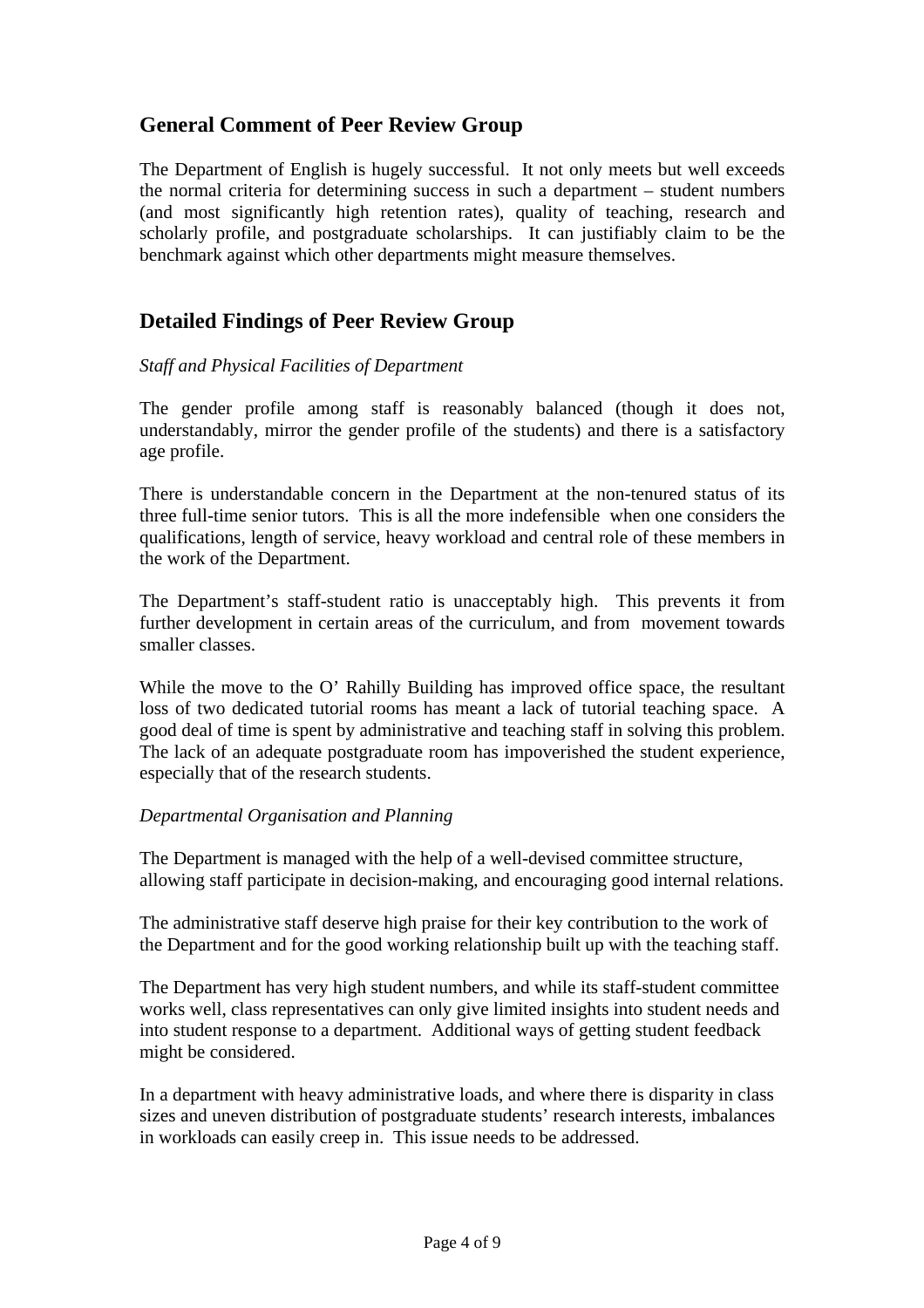#### *Teaching and Learning*

Based on the submissions made to us – on paper and orally – by both staff and students, we are agreed that teaching and learning in the Department manages to be both solid and effective while also being creative and imaginatively rewarding. We were very impressed at how this quality of teaching and learning is regularly achieved, in the case of both students and teachers, despite a very adverse staffstudent ratio and the drawbacks of frequently overlarge class size and the volumes of correction and marking this involves. We were particularly aware of the crucial role that the senior tutors and the administrative staff have in making this achievement possible.

We feel that the admirable openness and flexibility of the Departmental syllabus that is espoused by all staff members brings with it a certain vulnerability to allowing gaps to arise, inadvertently, in respect of some aspects of the coverage of the Department's subject field. An over-reliance on staff specialization and student choice in this regard could, in time, detract from the excellence of the learning experience that pertains at present.

We were impressed by the general willingness and, in large part, enthusiasm of lecturers and tutors to benefit from sharing information and experience in regard to teaching style and methods of assessment. Also impressive was the general commitment to embrace and benefit from a serious engagement with IT resources and with new technologies of course delivery and student learning.

#### *Research and Scholarly Standing*

The English Department in UCC is recognized, both nationally and internationally, as an excellent and vibrant one, with a membership which is highly productive in both scholarly and creative fields. On all objective measurements, the Department has done extremely well. A member of the Department has won the Faculty of Arts research prize and a Government of Ireland Fellowship in two of the past four years, while another member has also won the Faculty research prize. The Department's postgraduates have had the highest success rate in the Faculty in the Government of Ireland postgraduate scholarships and have also been successful in the Arts Faculty Postgraduate Scholarship. Members of the Department have been similarly successful in gaining funding for such projects as the Munster Women Writers, different strands of the Documents of Ireland, the Transmission and Transformation of the Ancient World, Medieval Irish Inscribed Monuments and High Crosses (all PRTLI-funded projects), the Early Christian Inscribed Stones of Munster and in gaining Arts Council grants from the Arts Councils of both Ireland and England. The full documentation in the Self-Assessment Report bears out the Department's distinction in books, articles and performance.

#### *External Relations*

The Department has a wide range of links with other departments in UCC through its contribution to many undergraduate and postgraduate interdeparmental programmes (and through courses taught by it in other departments and in the Faculty of Commerce). It has made a particular contribution to the development and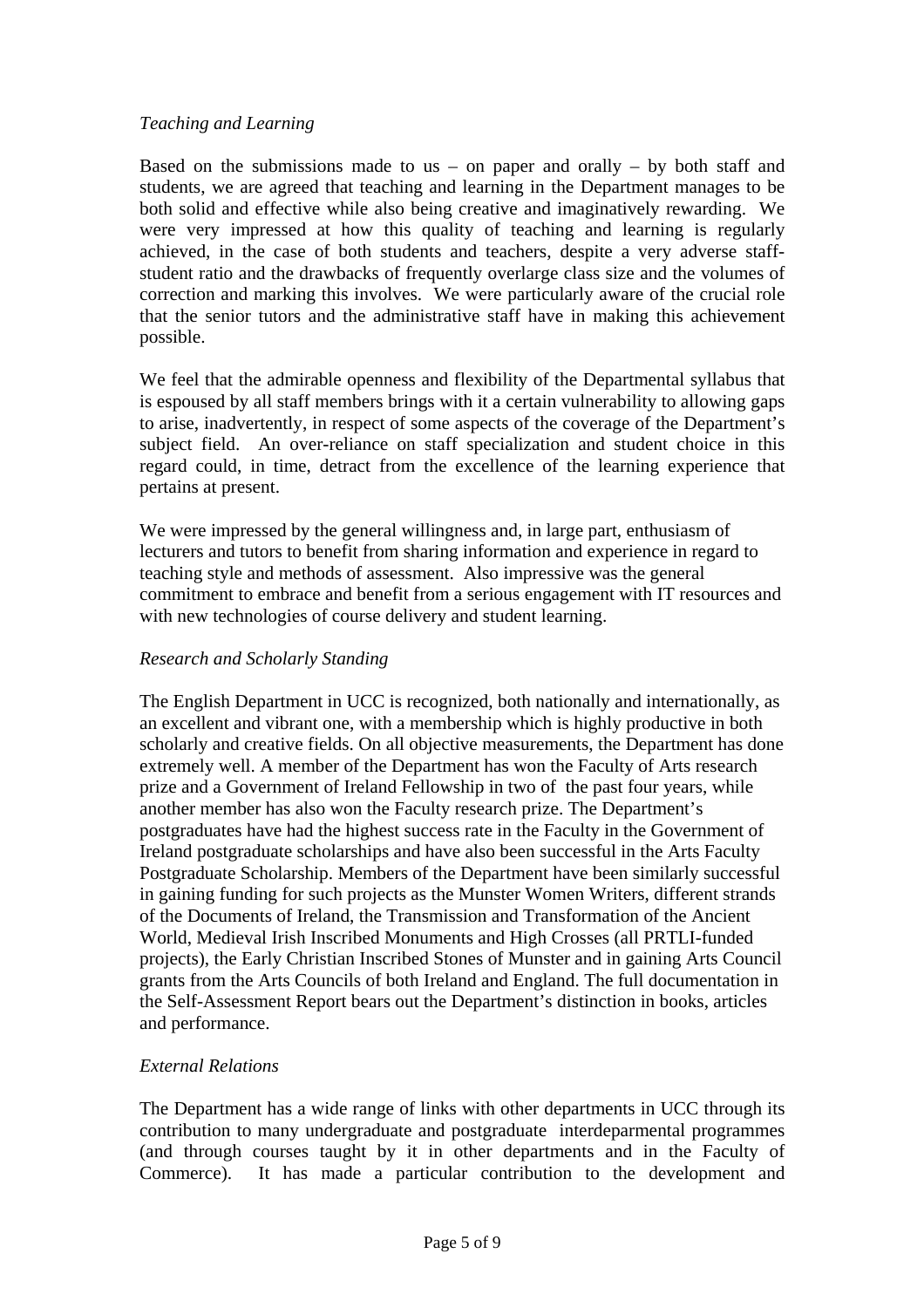management of Drama and Theatre Studies. It also has staff-involvement in PRTLIfunded projects, both interdepartmental and inter-university.

Members of the Department have contributed significantly to the development of the University by serving on many committees and university boards.

The Department has been very active in organizing conferences in UCC.

 It has strong connections, locally, nationally and internationally, to professional theatre and performance and members of the department have made very significant contributions in this area, both in terms of practice and organization.

The Department has a strong sense of duty towards the university's social and civic environment, a duty that some members of the department would like to develop even further. Its participation in UCC Adult Education courses, its public lecture series and its proposal for an outreach degree are all very much to be commended.

English Department staff have been invited lecturers and visiting professors throughout these islands, in many European countries, in North America, Australia and Africa. They have acted as external examiners in Trinity College Dublin, the University of Limerick, King's College, London, Liverpool, Westminster, Cambridge and Hong Kong, as assessors for the Government of Ireland Scholarships and as external assessors for university appointments throughout Ireland. A considerable number of them act as readers for periodicals and for academic publishers.

The hundreds of visiting students annually constitute the main type of exchange (strictly speaking, it is more of a one-way traffic, as very few of the Department's students go abroad).

#### *Support Services*

Parking arrangements and cleaning services appear to have fared worst in staff's rating of the various college services.

#### *Library Services*

Library staff whom we spoke to were enthusiastic and most anxious to meet students' needs in whatever way they could. The importance of regular communication between the library and representatives of students and staff was stressed. The Department for its part found the library services wanting in the following areas :

A general shortage of books, especially of popular monographs; not enough study places for students; insufficient provision of computer applications.

#### *Work of Departmental Coordinating Committee in preparation of Self-assessment Report and Swot Analysis*

The Peer Review Group are aware of the logistical difficulties that faced the Coordinating Committee of such a large and varied Department and recognise the very considerable work that went into the preparation of the Report and the Analysis.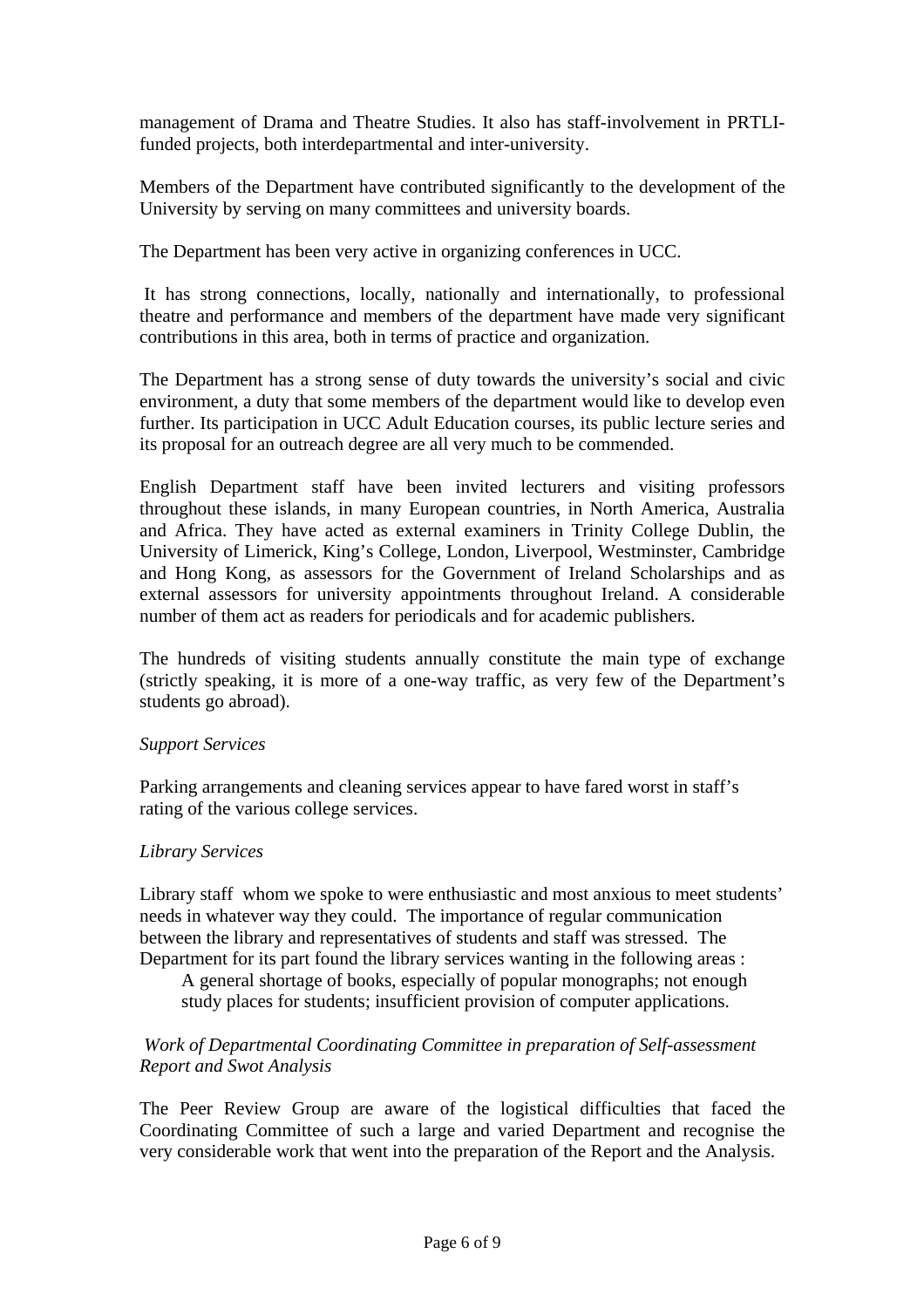The Report as presented would have benefited from further editing and attention to lay-out, for instance in the matter of a Contents List, the provision of a unified system of pagination and the excision of extraneous pages such as ERIN cover-sheets. Overall, the Report was a somewhat difficult document to peruse.

Questions arise as to the adequacy of the efforts made to obtain satisfactory response levels to the various categories of Questionnaire used and the adaptation of specimen Questionnaires to the specific circumstances of the Department's work. A change of Headship of the Department at the start of the current academic session may have unwittingly contributed to the overall impression the Report gives of a certain lack of sustained urgency in the execution of the self-assessment exercise. We felt that the report would have benefited from being edited by an academic member of the Department.

The Analysis shows some signs of having been produced at haste and in a manner over-reliant on generalisation. Nevertheless, the Analysis is congruent, in large part, with the findings of the Review Group, as can be seen in terms of Actions and Recommendations.

The work of the Coordinating Committee in many ways reflects the pressures of an overworked but successful department. The Committee should be commended for its work.

### **Recommendations of Peer Review Group**

- Noting the failure of one of the senior tutors to get a response of any kind from Human Resources on the question of contracts, the issue should be taken up urgently by the Head of Department with Human Resources with a view to finding a satisfactory solution.
- An additional two full-time lecturing staff, as suggested in the Department's submission, would not only bring about improvement in the staff-student ratio but would also be a fitting reward for excellence.
- A representative of the Department should meet with a representative of Room Bookings Office to discuss how best to provide for the tutorial teaching needs of the Department.
- The Department might further explore ways of giving its research students a greater sense of belonging.

--------------------------------------

- While the Departmental committees work well, generally, there should be a strengthening of the reporting process, particularly in the area of budgeting.
- The Department, in consultation with the President, might consider how it could further utilise the wealth of talent and energies of its staff, as for instance by extending the rotating headship to include other qualified staff members. The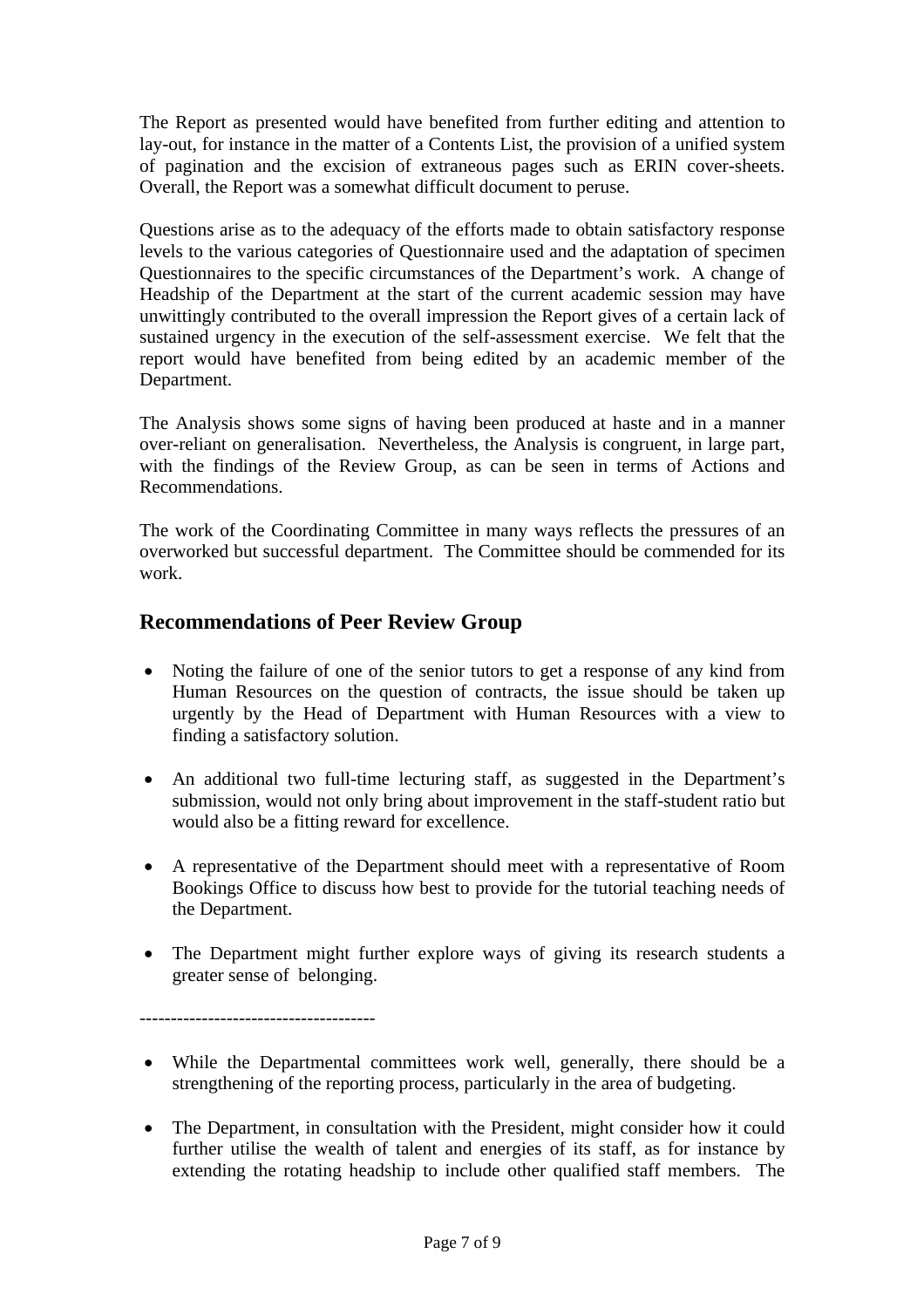two year term of office of Head, while it has operated smoothly, might, with advantage, be extended to three years.

- In addition to the staff-student committees regular questionnaires to improve student feedback might be considered.
- We suggest that the Department comes up with an agreed system of assessing workloads, with a view to equalising them, which will take all teaching into account (whether interdisciplinary or teaching in the Department) along with assessment and administration responsibility. The Department has already begun to address the issue.
- The introduction of the new interdisciplinary Drama and Theatre Studies course in 2001-2002 has caused concerns in the Department. The Peer Review Group feels interdisciplinary programmes are very worthwhile and suggests that the issues relating to Drama and Theatre Studies be further discussed in the Department with a view to finding an agreed policy in the context of all interdisciplinary programmes. College needs to address fully the question of resourcing interdisciplinary programmes.

-----------------------------------------------------

- The Department should consciously identify its teaching strengths and plan to move deliberately in those directions. Anglo-Irish literature and Creative Writing would appear to be areas worth considering in this regard, in addition to others that are, at present, prominent.
- Attention should be given to a possible rebalancing of second and third year student options given the impression of over-constriction in second year and overprovision in third year, at present.
- Third year provision of a theory/ideology module, or part-module, to be taken by all students.
- There should be some specific degree of advice and mentoring provided to second and third year students in regard to the quality and consequences of particular option combinations within the degree pathway.
- In order to promote more small-group teaching it is recommended that arrangements be put in place to involve all staff in actual tutoring in years one and two, in addition to year three as at present.
- There should be more direct and sustained involvement of lecturers in the training and supervision of postgraduate tutors.
- Attention should be given to the possibility of organising occasional Departmental Teaching Portfolio sessions to facilitate the widespread desire of staff themselves to learn in the area of pedagogy.